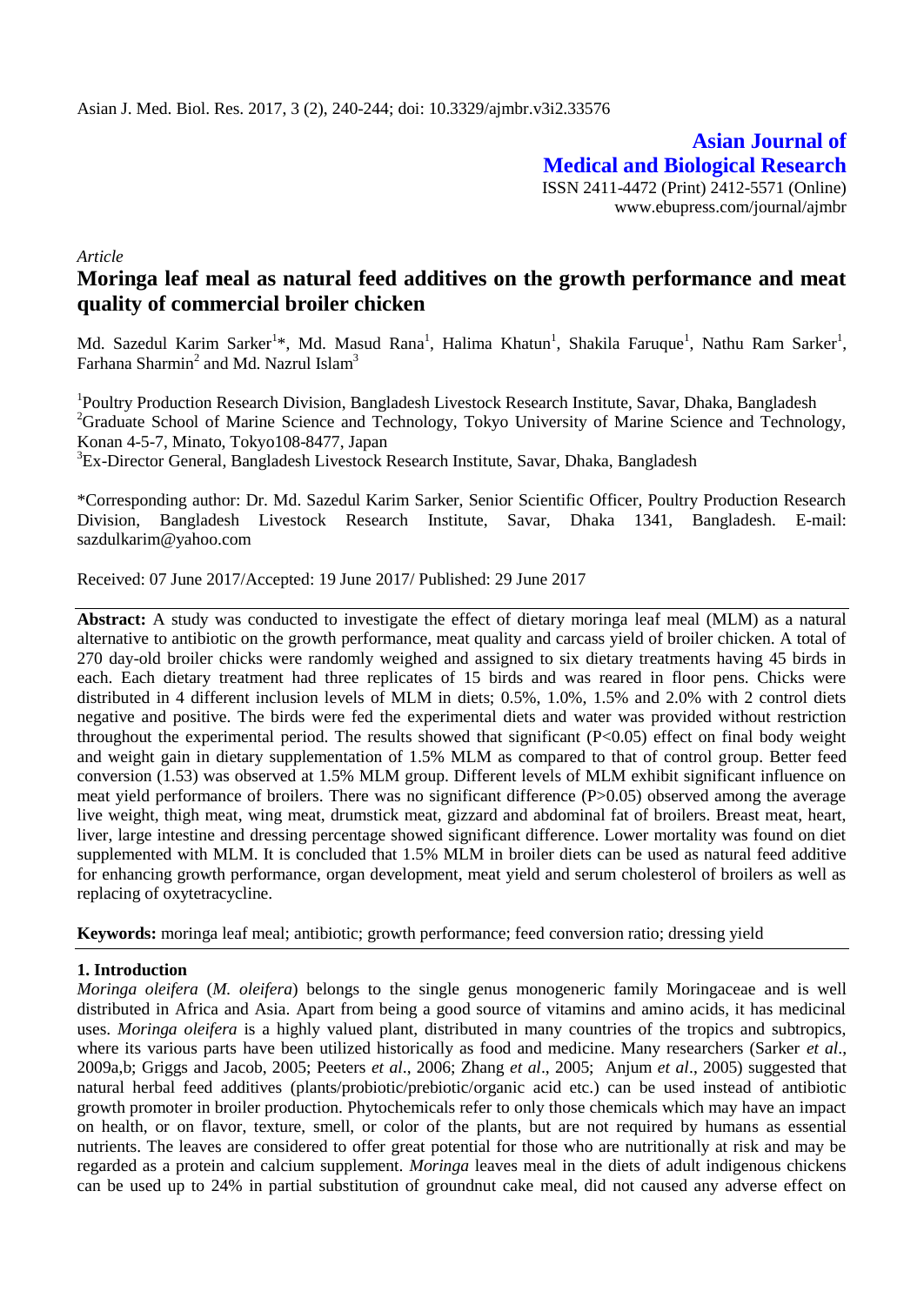nutrients retention and had significantly improved apparent coefficients of crude protein, energy and minerals utilization (Ossebi, 2010). A total of 250,000 species of flowering plants are referred to as medicinal plants. The World Health Organization (WHO) enlisted some 21,000 medicinal plant species containing different phytochemicals (Yadav *et al*., 2014; Penso, 1980). The annual growth of herbal market is about 15 percent and the global herbal market by 2050 is expected to be about US\$ 5 trillion (Purohit and Vyas, 2004; WHO, 2002). In Bangladesh, we have about 500 plant species as medicinal plant because of their therapeutic properties (Ghani, 2000). It is revealed that growth performance and meat quality can be enhanced by using medicinal plants and probiotics (Sarker *et al*., 2010a,b and 2011; Kim *et al*., 2002). According to Opara, 1996, leaf meal does not only serve as protein sources but also provide some necessary vitamins, minerals and also oxycarotenoids which causes yellow colour of broiler skin, shank and egg yolk. Gadzirayi *et al*. (2012) reported that the highest feed intake was recorded in birds offered 25% *Moringa oleifera* leaf meal (MOLM) diet. They also reported that MOLM can be supplemented to soya bean meal at 25% inclusion level in broiler chickens. Our intension is to use moringa leaf meal in the broiler diet as feed additives (required up to 2%) but not as feed supplement (can be used up to 30%) because it is yet to be cultivated as fodder crop in Bangladesh.

Hence, the present study was conducted to investigate the effect of moringa leaf meal (MLM) as an alternative to antibiotic as natural feed additives on the growth performance, meat quality and carcass yield of broilers chicken.

## **2. Materials and Methods**

This study was conducted at the broiler experimental shed, Poultry Production Research Division of Bangladesh Livestock Research Institute Savar, Dhaka. Straight run day old as hatched Cobb 500 broilers chicks were used for a period of 35 days to find out the effect of dietary level of moringa leaf meal (MLM) on feed consumption, weight gain, FCR, mortality of broilers. A total of 270 day-old broiler chicks were randomly weighed and assigned to six dietary treatments in a group of 45 birds each according to following CRD. Each dietary treatment had 45 birds with three replicates of 15 birds. Broilers were assigned to different inclusion levels of MLM diets; 0.5%, 1.0%, 1.5% and 2.0% with the basal diet. In the positive control (antibiotic group) 0.05% Oxytetracycline (OTC) was added in the basal diet whereas in negative control group no additives were added. The birds were fed the experimental diets as per BSTI standard namely starter (0-21 days) and finisher (22-35 days). Water was provided without restriction throughout the experimental period to the broilers.

#### **3. Results and Discussion**

The results in Table 1, shows that significant (P<0.05) effect on final body weight and weight gain in dietary supplementation of 1.5% MLM as compared to that of control as well as other MLM supplementary groups. Significantly lowest feed conversion ratio was (1.53) observed at 1.5% MLM fed dietary group. Our result in feed conversion ratio of the birds fed moringa leaf meal based diets showed similarity with the result of El Tazi (2010). This might me the birds fed moringa based diets adequately utilized the nutrients they consumed. The results also coincided with the finding of Ebenebe *et al*. (2012) who reported chicks fed moringa based diets performed significantly (P<0.05) better than that of control group in term of higher weight gain and better feed conversion ratio. This improvement in body weight gain and feed conversion ratio may be attributed to rich content of nutrients in moringa (Sarwatt *et al*., 2004; Kakengi *et al*., 2003).

Different levels of MLM exhibit significant influence on dressing percentage and breast meat of broilers (Table 2 and Figure 1). There were no significant differences (P>0.05) observed in the live weight, drumstick meat, thigh meat, wing meat and dressing yield of broilers among the dietary feed additive groups (Table 2). Ologhobo *et al*. (2014) who mentioned that, higher mean values of slaughter weights were recorded for birds fed diets containing *Moringa oleifera* leaf meat as compared to those fed on the control diet.

In Table 3, heart, liver, large intestine and neck weight showed significant differences (P<0.05) among the treatments. No significant differences were observed in crop, gizzard, small intestine and abdominal fat among the groups. Although we didn't found significant difference in abdominal fat except a reducing trend compared to controls but significant reduction of abdominal fat with the increment of moringa leaf meal addition was revealed by Aderinola *et al*., (2013).

Blood lipid profile has an important role in the performance and carcass quality of broilers. Physiological studies have been adapted to correlate some of the blood parameters with the degree of fatness in broiler chickens. In this regard, it can be indicated that plasma very low density lipoprotein (VLDL) is a useful parameter to infer the degree of fatness in chickens. It is reported from the Table 4 that decreasing plasma (VLDL) level in broiler chicken by addition of MLM in the diet, which indirectly revealed about the hypo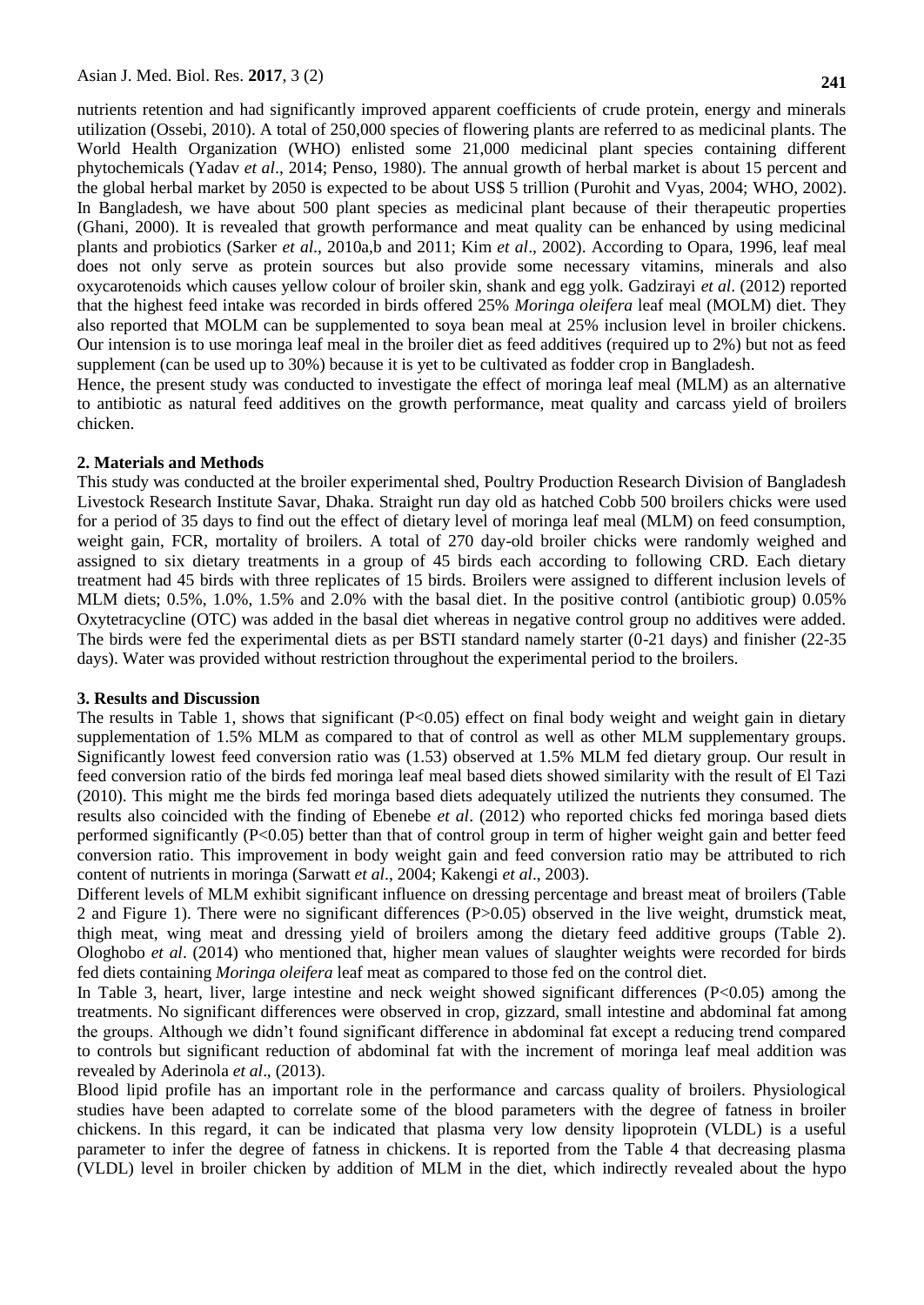cholesterolemic effect of moringa. Similar statement was also made by Olugbemi *et al*., (2010) they stated the reason could probably be attributed to the hypocholesterolemic property of the moringa leaf meal.

| <b>Treat</b> | Control               | <b>Antibiotic</b>      | <b>MLM</b> (Moringa Leaf Meal) |                        |                            |                    |        |  |
|--------------|-----------------------|------------------------|--------------------------------|------------------------|----------------------------|--------------------|--------|--|
| ment         |                       | $(0.05\% \text{ OTC})$ | $0.5\%$                        | $1.0\%$                | $1.5\%$                    | $2.0\%$            |        |  |
| IBW(g)       | $42.58^{ab} \pm 0.15$ | $42.66^{ab} \pm 0.10$  | $42.44^{ab} \pm 0.15$          | $42.93^{\rm a} + 0.13$ | $42.37^{\rm b}$ ±0.18      | $42.88^a \pm 0.15$ | $\ast$ |  |
| FW(g)        | $2162.05^b \pm 43$    | $2139.57^b \pm 12$     | $2091.29^b \pm 24$             | $2074.46^{\circ}+20$   | $2357.48^{\rm a}$ $\pm 72$ | $2118.82^b$ ±40    | ∗      |  |
| WG(g)        | $2119.47^b$ $\pm 43$  | $2096.91^{b} \pm 12$   | $2048.84^b \pm 24$             | $2074.46^b \pm 20$     | $2315.10^a \pm 72$         | $2075.94^b \pm 40$ | ∗      |  |
| FI(g)        | $3529.80\pm49$        | $3437.60 \pm 12$       | $3389.35+4$                    | $3380.43 + 27$         | $3524.66 \pm 58$           | $3460.53 + 75$     | NS     |  |
| <b>FCR</b>   | $1.66^{\circ}+0.01$   | $1.64^{\circ}$ + 0.00  | $1.65^a \pm 0.01$              | $1.62^a \pm 0.01$      | $1.53^b \pm 0.07$          | $1.66^a \pm 0.01$  | ∗      |  |

**Table 1. Effects of moringa leaf meal as feed additive on growth of broiler at 5th weeks of age.**

IBW = Initial body weight,  $FW = Final$  weight,  $WG = Weight$  gain,  $FI = Feed$  intake,  $OTC - Oxy$ tetracycline <sup>abc</sup> means having different superscripts in the same row differ significantly, \*: P<0.05, NS: P> 0.05

**Table 2. Effects of moringa leaf meal as feed additive on meat yield traits of broiler at 5th weeks of age.**

|                     | <b>Antibiotic</b><br><b>Control</b> |                        | (% of MLM Diet)       |                       |                              |                       |           |  |
|---------------------|-------------------------------------|------------------------|-----------------------|-----------------------|------------------------------|-----------------------|-----------|--|
|                     |                                     | $(0.05\% OTC)$         | 0.5                   | 1.0                   | 1.5                          | <b>2.0</b>            |           |  |
| Live wt. $(g/bird)$ | $2012 \pm 70$                       | 1944.67±73             | $2006.67 + 41$        | $2054.67\pm40$        | $2039+26$                    | $2017.33 \pm 21$      | <b>NS</b> |  |
| Drumstick meat (g)  | $159 + 7$                           | $155.33 + 5$           | $161 + 5$             | $168.33+9$            | $163.66+9$                   | $166.66\pm3$          | <b>NS</b> |  |
| Thigh meat $(g)$    | $198.33 \pm 8$                      | $191.33 \pm 6$         | $191.33 \pm 12$       | $212.66 \pm 12$       | $191.66 \pm 10$              | $212.33+5$            | <b>NS</b> |  |
| Breast meat $(g)$   | $479.6^b \pm 12$                    | $476.33^{b}$ ± 30      | $522^{ab} \pm 31$     | $559.33^a \pm 14$     | 509.33 <sup>ab</sup> $\pm 8$ | $528^{ab} \pm 11$     | $\ast$    |  |
| Wing meat $(g)$     | $146 \pm 14.42$                     | $136.66 \pm 9.83$      | $146.33 \pm 17.45$    | $150 \pm 6.65$        | $151.33 \pm 4.91$            | $121 \pm 3.05$        | <b>NS</b> |  |
| Dressing yield      | 1309.33±36                          | $1306.33 \pm 72$       | $1363.33 + 40$        | $1428 + 35$           | $1367.67 + 42$               | $1348.33 \pm 16$      | <b>NS</b> |  |
| Dressing $(\%)$     | $70.67^b \pm 1.52$                  | $73.2^{ab}$ $\pm 0.92$ | $76.75^{\rm a}$ ±3.12 | $74.75^{ab} \pm 0.25$ | $73.74^{ab}$ + 0.98          | $73.01^{ab} \pm 0.27$ | ∗         |  |

<sup>ab</sup> means having different superscripts in the same row differ significantly,  $*$ : P<0.05; NS: P> 0.05

|                           |                 | <b>Antibiotic</b> | Level of Sig.<br><b>MLM</b> |                       |         |         |            |  |
|---------------------------|-----------------|-------------------|-----------------------------|-----------------------|---------|---------|------------|--|
| Organ wt (g)              | Control         |                   | $0.5\%$                     | 1.0%                  | $1.5\%$ | $2.0\%$ |            |  |
| $C_{\text{max}}$ $\ldots$ | 17 <sub>6</sub> | 1222              | 12. $\Omega$                | 1 $\epsilon$ $\Omega$ | 10 A A  | 0.00    | <b>NTC</b> |  |

**Table 3. Effects of moringa leaf meal (MLM) on development of intestinal organs in broiler chickens.**

| Organ wt $(g)$   | <b>Control</b>     | <b>Antibiotic</b>   | $0.5\%$           | $1.0\%$             | $1.5\%$           | $2.0\%$             |           |  |
|------------------|--------------------|---------------------|-------------------|---------------------|-------------------|---------------------|-----------|--|
| Crop wt.         | 17.66              | 13.33               | 13.00             | 16.00               | 18.00             | 9.00                | <b>NS</b> |  |
| Heart wt.        | $12.00^{\rm a}$    | $9.66^{b}$          | 9.00 <sup>b</sup> | $9.33^{b}$          | 9.00 <sup>b</sup> | $11.66^a$           | $\ast$    |  |
| Liver wt.        | $51.66^{\rm a}$    | $41.00^{ab}$        | $42.33^{ab}$      | 40.00 <sup>ab</sup> | $41.66^{ab}$      | 39.00 <sup>b</sup>  | $\ast$    |  |
| Gizzard wt.      | 31.66              | 32.00               | 33.33             | 29.00               | 32.00             | 26.66               | <b>NS</b> |  |
| Small Intes. wt. | 58.33              | 53.66               | 56.66             | 41.33               | 52.00             | 43.66               | <b>NS</b> |  |
| Large Intes. wt. | $19.00^{\rm a}$    | $12.33^{b}$         | $16.66^{ab}$      | $15.66^{ab}$        | $16.66^{ab}$      | $13.00^{ab}$        | $\ast$    |  |
| Abdom fat wt.    | 25.00              | 25.33               | 18.00             | 17.66               | 22.00             | 16.33               | NS        |  |
| Neck weight      | 48.00 <sup>b</sup> | 54.33 <sup>ab</sup> | $56.00^{ab}$      | $61.33^{\rm a}$     | $57.33^{ab}$      | 53.33 <sup>ab</sup> | $\ast$    |  |

ab means having different superscripts in the same row differ significantly, \*: p<0.05. NS: P>0.05

|               | Table 4. Effects of moringa leaf meal as natural feed additive on serum lipid profile level of broiler at $5^{\rm th}$ |  |  |  |  |
|---------------|------------------------------------------------------------------------------------------------------------------------|--|--|--|--|
| weeks of age. |                                                                                                                        |  |  |  |  |

| <b>Parameter</b> | <b>Control</b>              | <b>Antibiotic</b><br>(0.05%     | <b>MLM</b> (Moringa Leaf Meal) |                                   |                                |                               |           |  |
|------------------|-----------------------------|---------------------------------|--------------------------------|-----------------------------------|--------------------------------|-------------------------------|-----------|--|
|                  |                             | OTC)                            | $0.5\%$                        | $1.0\%$                           | 1.5%                           | $2.0\%$                       | of Sig.   |  |
| Total            | $143.33+9.06$               | $131.33 \pm 5.89$               | $130.00+5.19$                  | $127.33 \pm 6.56$                 | $138.00\pm 6.55$               | $133.33 \pm 3.28$             | NS.       |  |
| Cholesterol      |                             |                                 |                                |                                   |                                |                               |           |  |
| (mg/dl)          |                             |                                 |                                |                                   |                                |                               |           |  |
| $HDL$ (mg/dl)    | $41.66 \pm 2.18$            | $41.00 \pm 1.00$                | $42.33 \pm 2.02$               | $43.33 \pm 2.96$                  | $42.66 \pm 1.20$               | $40.33 \pm 2.72$              | NS        |  |
| $LDL$ (mg/dl)    | $73.66 \pm 31.97$           | $82.33 \pm 3.84$                | $91.33 \pm 3.84$               | $87.66 \pm 3.38$                  | $88.66 \pm 3.52$               | $71.00 \pm 1.15$              | <b>NS</b> |  |
| $VLDL$ (mg/dl)   | $31.86 \pm 3.42^{\text{a}}$ | $22.93 \pm 1.87$ <sup>bc</sup>  | $29.06 \pm 1.21^{ab}$          | $25.53 \pm 2.49$ <sup>abc</sup>   | $25.60\pm0.90$ abc             | $19.20 \pm 2.53$ <sup>c</sup> | *         |  |
| $TG \, (mg/dl)$  | $159.33 \pm 17.13^a$        | $114.66 \pm 9.38$ <sup>bc</sup> | $145.33 \pm 6.06^{ab}$         | $127.66 \pm 12.46$ <sup>abc</sup> | $128.00\pm4.50$ <sup>abc</sup> | $96.00 \pm 12.66^{\circ}$     | *         |  |

HDL – High density lipoprotein, LDL- Low density lipoprotein, VLDL- Very low density lipoprotein, TG- Tri glyceride a,b,c, Mean with different superscripts are significantly different; \*, P<0.05; NS: P>0.05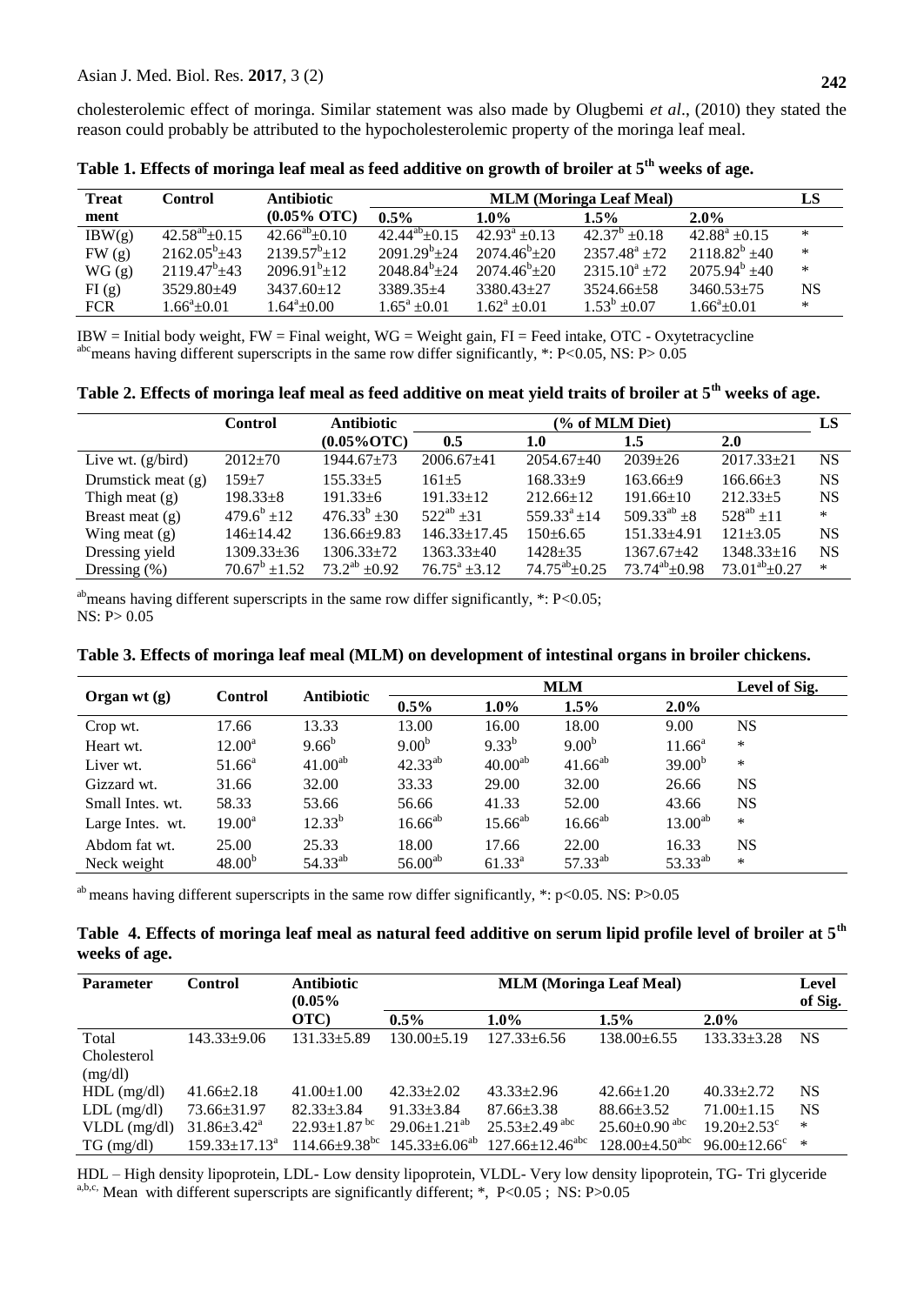

**Figure 1. Trend of dressing yield percent and breast meat of broilers in control, antibiotic and MLM added groups.**

## **4. Conclusions**

Improvement of weight gain and feed conversion ratio was observed in 1.5% MLM supplemented group compared to other groups including antibiotic fed birds. Addition of moringa leaf meal didn't affect ( $\geq 0.05$ ) on internal organ development rather improved dressing and dressing yield. Considering the findings it can be concluded that 1.5% moringa leaf meal is replaceable in place of antibiotic in terms of growth performance, internal organ development and meat yield traits.

# **Conflict of interest**

None to declare.

### **References**

- Aderinola OA1, TA1 Rafiu, AO Akinwumi, TA Alabi and OA Adeagbo, 2013. Utilization of *Moringa oleifera*  leaf as feed supplement in broiler diet. Int. J. Food, Agri. Vet. Sci., 3: 94-102.
- Anjum, MI, AG Khan, A Azim and M Afzal, 2005. Effect of dietary supplementation of multi-strain probiotic on broiler growth performance. Pakistan Vet. J., 25: 237-241.
- Ebenebe CI, CO Umegechi, Aniebo and BO Nweze, 2012. Comparison of haematological parameters and weight changes of broiler chicks fed different levels of *Moringa oleifera* diet. Inter. J. Agric. Bio Sci., 1: 23- 25.
- El Tazi, 2010. Effect of feeding different levels of *Moringa oleifera* leaf meal on the performance and carcass quality of broiler chicks. Int. J. Sci. Res. (IJSR), 2319-7064.
- Gadzirayi CT, B Masamha, JF Mupangwa and SW Bindura, 2012. Performance of broiler chickens fed on mature *Moringa oleifera* leaf meal as a protein supplement to Soyabean Meal. Int. J. Poult. Sci., 11: 5-10.
- Ghani A, 2000. Vheshaja Oshudh (Herbal Medicine), Bangla Academy Dhaka, Bangladesh.
- Griggs, JP, and JP Jacob, 2005. Alternatives to antibiotics in organic poultry production. J. Appl. Poult. Res., 14: 750–756.
- Grundy S M, 1990. Cholesterol and coronary disease: future directions. J. American Med., 265: 3053-3059.
- Kakengi AMV, MN Shem, SV Sarwatt and T Fujihara, 2003. Can *Moringa oleifera* be used as a protein supplement to ruminants*?* Asian- Aust. J. Anim. Sci., 18: 42-47.
- Kim HS, DJ Yu, SY Park, SJ Lee, CH Choi, CK Seong and KS Ryu. 2002. Effects of single or mixed feeding of Lactobacillus and yeast on performance, nutrient digestibility, intestinal microflora, and fecal NH<sub>3</sub> gas emission in laying hens. Korean J. Poult. Sci.*,* 29: 225-231.
- Ologhobo AD, EI Akangbe, IO Adejumo and O Adeleye, 2014. Effect of *Moringa oleifera* leaf meal as replacement for oxytetracycline on carcass characteristics of the diets of broiler chickens. Annual Res. Rev. Biol., 4: 423-431.
- lugbemi TS, SK Mutayoba and FP Lekule, 2010. Effect of Moringa *(Moringa oleifera)* inclusion in cassava based diets fed to broiler chickens*.* Int. J. Poult. Sci., 9: 363- 367.
- Opara CC, 1996. Studies on the use of *Alchornia ordifolia* leaf meal as feed ingredient in poultry diets. M.Sc Thesis, Federal University of Technology, Owerri, Nigeria, pp. 150-159.
- Ossebi W, 2010. Etudes digestive, métabolique nutritionnelle des farines de feuilles de légumineuses incorporées dans des ration salimentaires chez les poulets locaux du Sénégal casdes feuilles de *Moringa oleifera* (Lam.), de *Leucaena leucocephala* (Lam.) et de *Cassia tora* (Linn.). Thèse Méd. Vét., EISMV: Dakar, pp. 26.